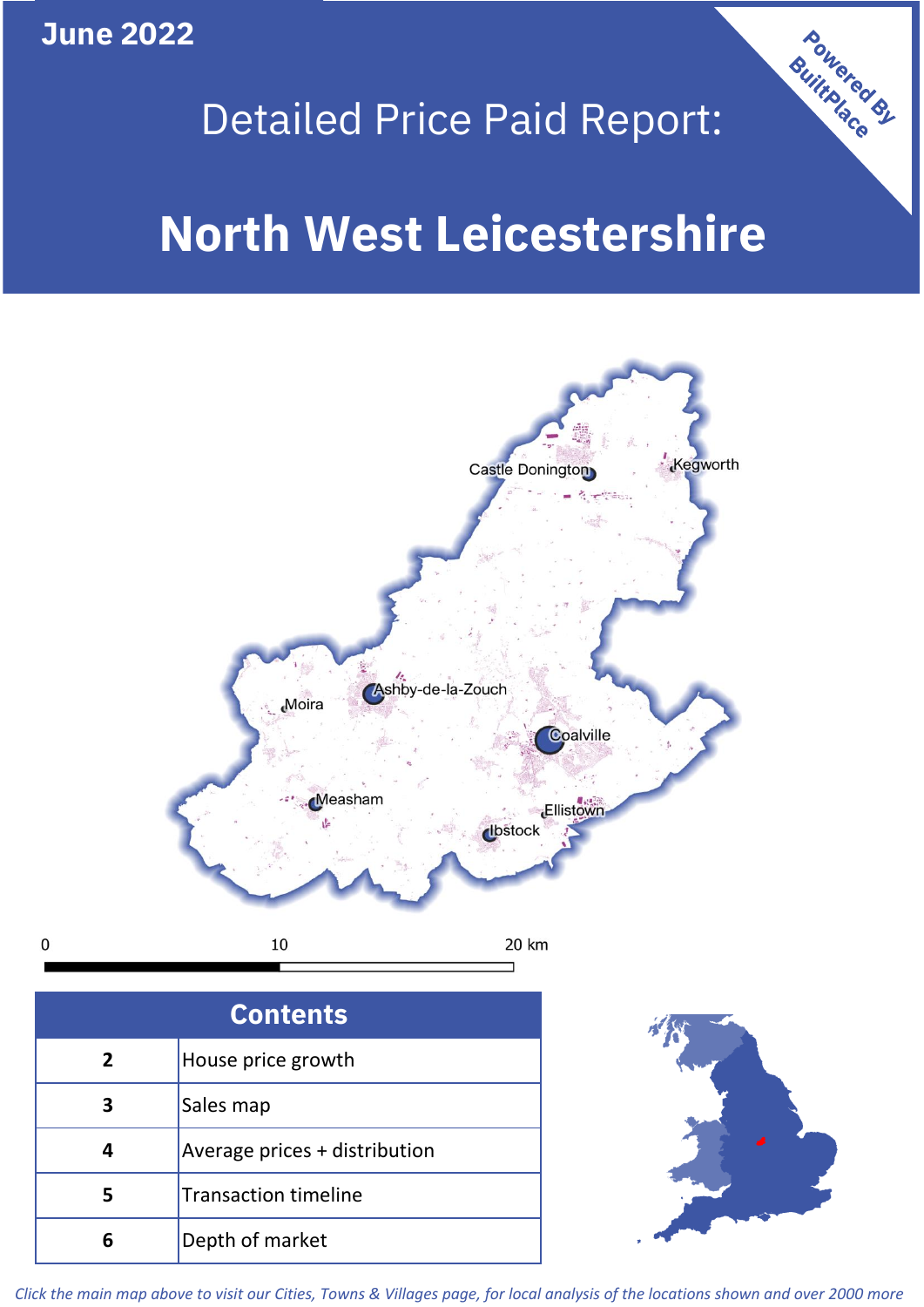#### **Headline Data**

|                     | <b>Current level</b> | 3 month  | <b>Annual</b> | 5 year   | 10 year |
|---------------------|----------------------|----------|---------------|----------|---------|
| <b>House prices</b> | £265,580             | 5.3%     | 13.8%         | 38.8%    | 70.9%   |
| <b>Transactions</b> | 1,710                | $-14.0%$ | $-2.9%$       | $-15.6%$ | 54.6%   |

# **House Price Growth (April 2022 data)**

#### *Annual Change in House Prices*



House prices in North West Leicestershire grew by 13.8% in the 12 months to April 2022 (based on 3-month smoothed data). By comparison national house prices grew by 10.7% and prices in the East Midlands grew by 11.6% over the same period.

North West Leicestershire house prices are now 53.0% above their previous peak in 2007, compared to +50.1% for the East Midlands and +52.9% across England.



#### *Year-To-Date Change in House Prices, December to April*

Local prices have grown by 6.7% in 2022 so far, compared to growth of 4.7% over the same period last year.

#### *Source: OS OpenData; UK House Price Index (Contains HM Land Registry data © Crown copyright)*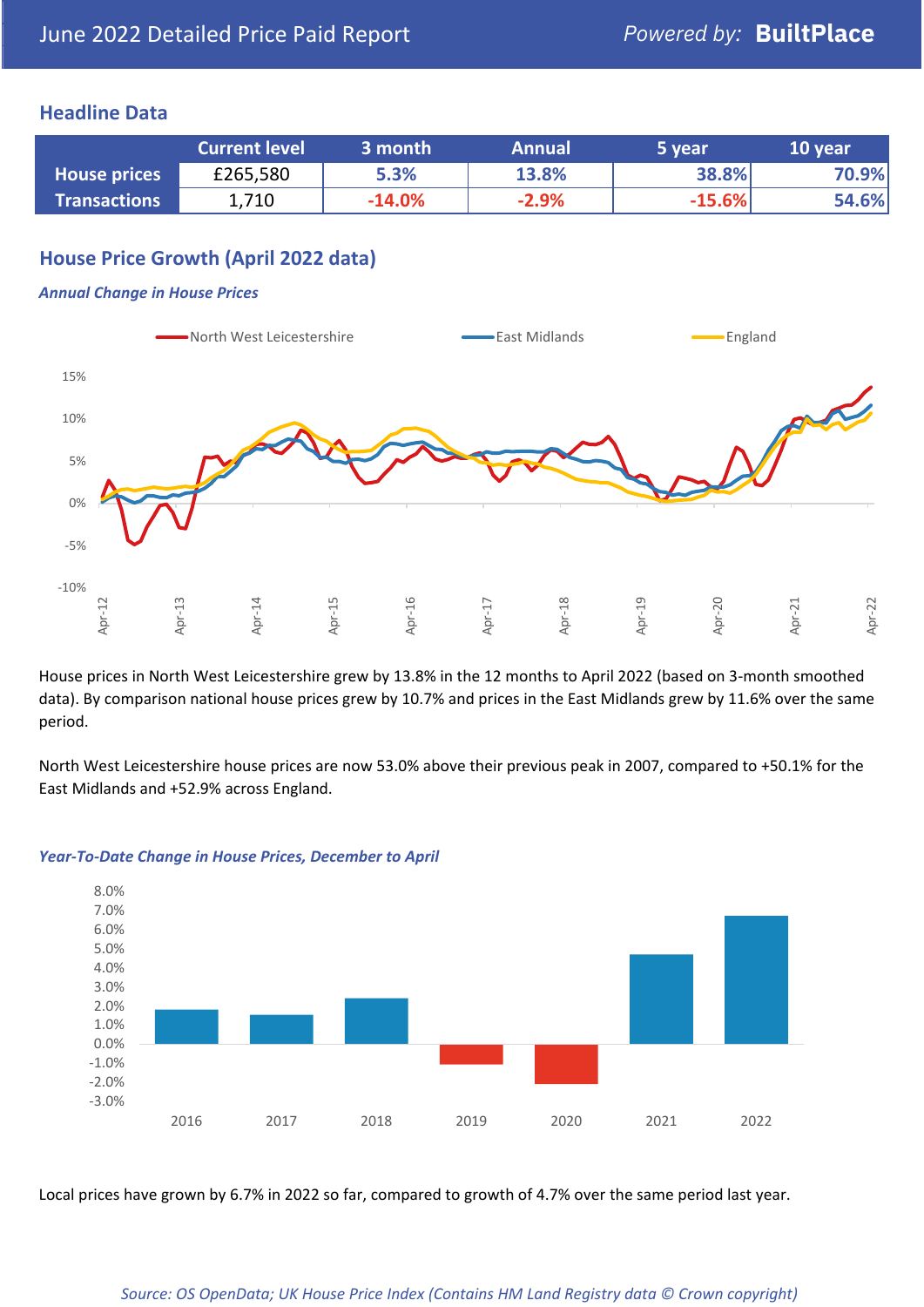# **House Price Map**

*12 months to April 2022*



*Each point is one postcode, coloured by the average value relative to all sales in this local authority (price bands are LA-specific quintiles).*

# **Map Key**

| Min      | Max      |                            |
|----------|----------|----------------------------|
| Up to    | £168,000 | 1st quintile / lowest 20%  |
| £168,000 | £208,000 | 2nd quintile               |
| £208,000 | £253,000 | 3rd quintile               |
| £253,000 | £332,000 | 4th quintile               |
| £332,000 | and over | 5th quintile / highest 20% |

*Source: OS OpenData; UK House Price Index (Contains HM Land Registry data © Crown copyright)*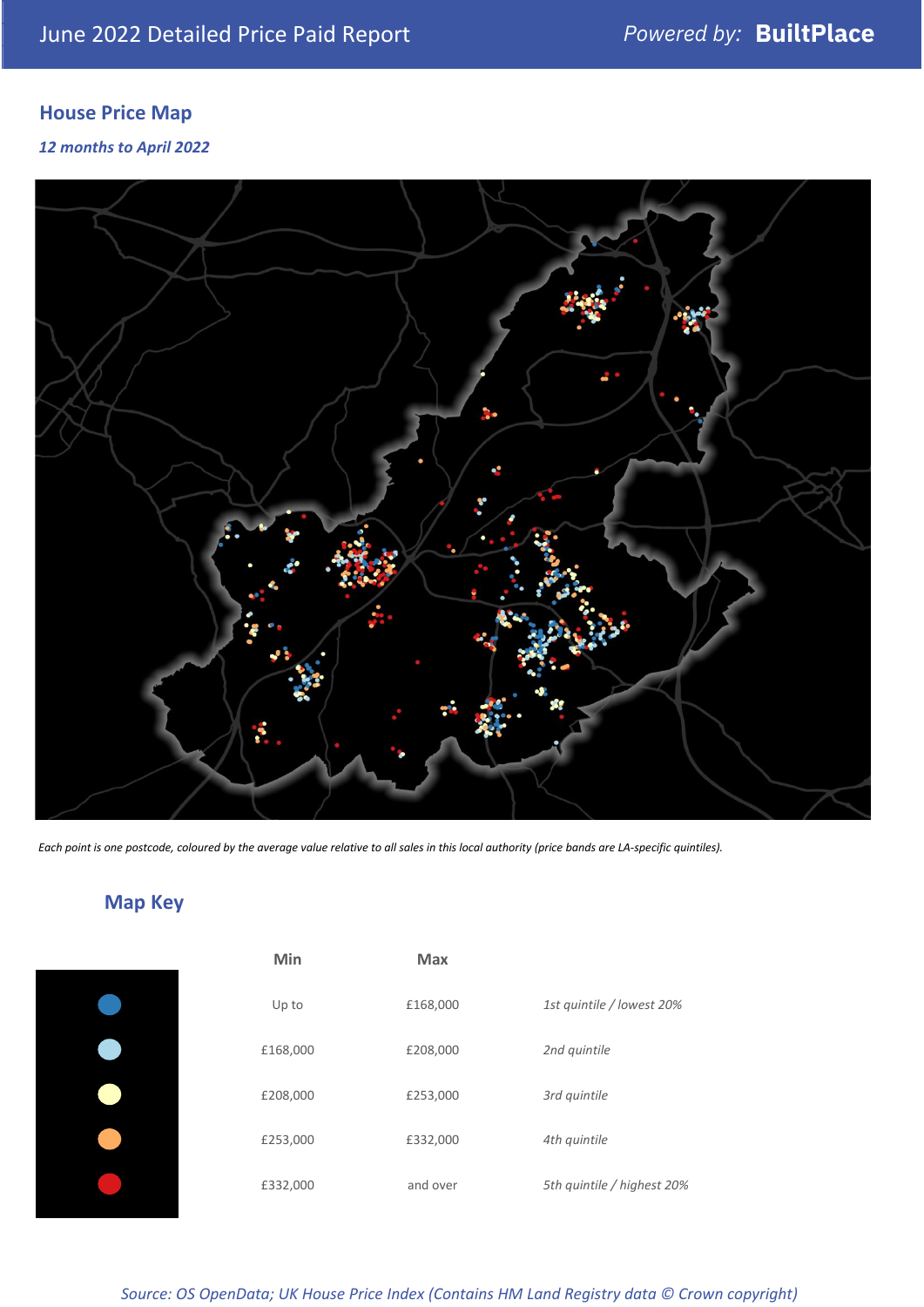# **Average House Price by Property Type**

# *12 months to April 2022*



|                 | <b>New</b>           | <b>Second hand</b> |  |
|-----------------|----------------------|--------------------|--|
| <b>Flat</b>     | No recorded<br>sales | £190,656           |  |
| <b>Terraced</b> | £247,830             | £177,442           |  |
| Semi-detached   | £225,378             | £219,002           |  |
| <b>Detached</b> | £366,092             | £346,298           |  |

## **House Price Distribution by Year**

*All properties, by price band and calendar year (2020 = year to date)*

|                    | 1997 | 2002 | 2007 | 2012 | 2017 | 2019 | 2020 |
|--------------------|------|------|------|------|------|------|------|
| <b>Under £100k</b> | 89%  | 56%  | 11%  | 17%  | 6%   | 2%   | 1%   |
| £100-200k          | 10%  | 36%  | 64%  | 61%  | 48%  | 35%  | 31%  |
| £200-300k          | 1%   | 6%   | 18%  | 16%  | 29%  | 35%  | 39%  |
| £300-400k          | 0%   | 1%   | 4%   | 4%   | 11%  | 16%  | 19%  |
| £400-500k          | 0%   | 0%   | 2%   | 2%   | 4%   | 6%   | 6%   |
| £500k-1m           | 0%   | 0%   | 1%   | 1%   | 2%   | 5%   | 4%   |
| £1-2m              | 0%   | 0%   | 0%   | 0%   | 0%   | 0%   | 0%   |
| <b>Over £2m</b>    | 0%   | 0%   | 0%   | 0%   | 0%   | 0%   | 0%   |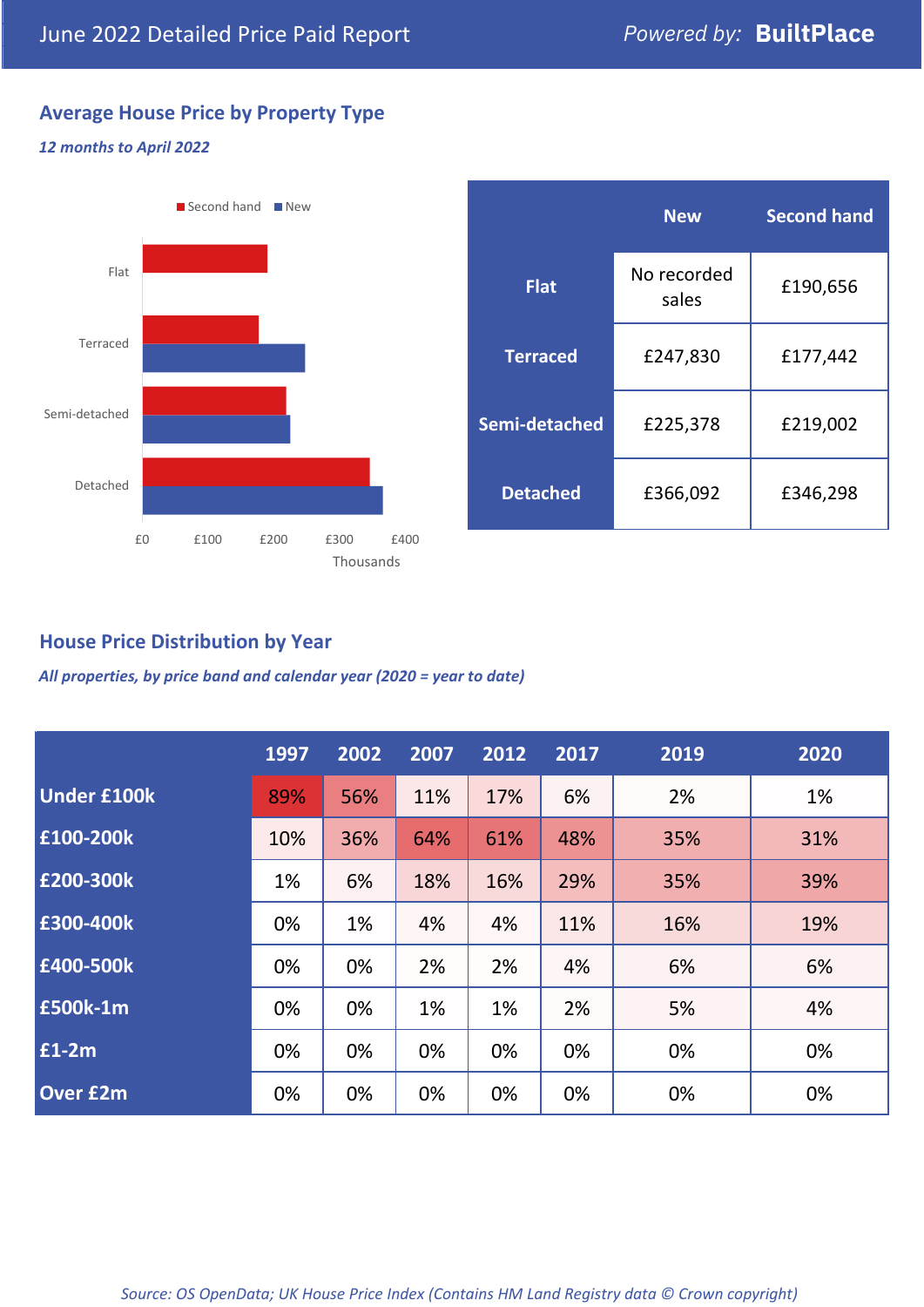## **Transactions (February 2022 data)**

*Annual Transactions, Indexed (2001-05 average = 100)*



There were 1,710 transactions in North West Leicestershire during the 12 months to February 2022. This is 76% of the average from 2001-05 and suggests activity is below pre-downturn levels.

Transactions in North West Leicestershire have fallen by 12.7% since 2014, compared to changes of -8.0% for East Midlands and -7.7% for England.



#### *Cash and New Build Sales as % of Total, by Year*

*Note: The data on this page EXCLUDES transactions identified as transfers under a power of sale/repossessions, buy-to-lets (where they can be identified by a mortgage), and transfers to non-private individuals - i.e. it comprises only Land Registry 'A' data.*